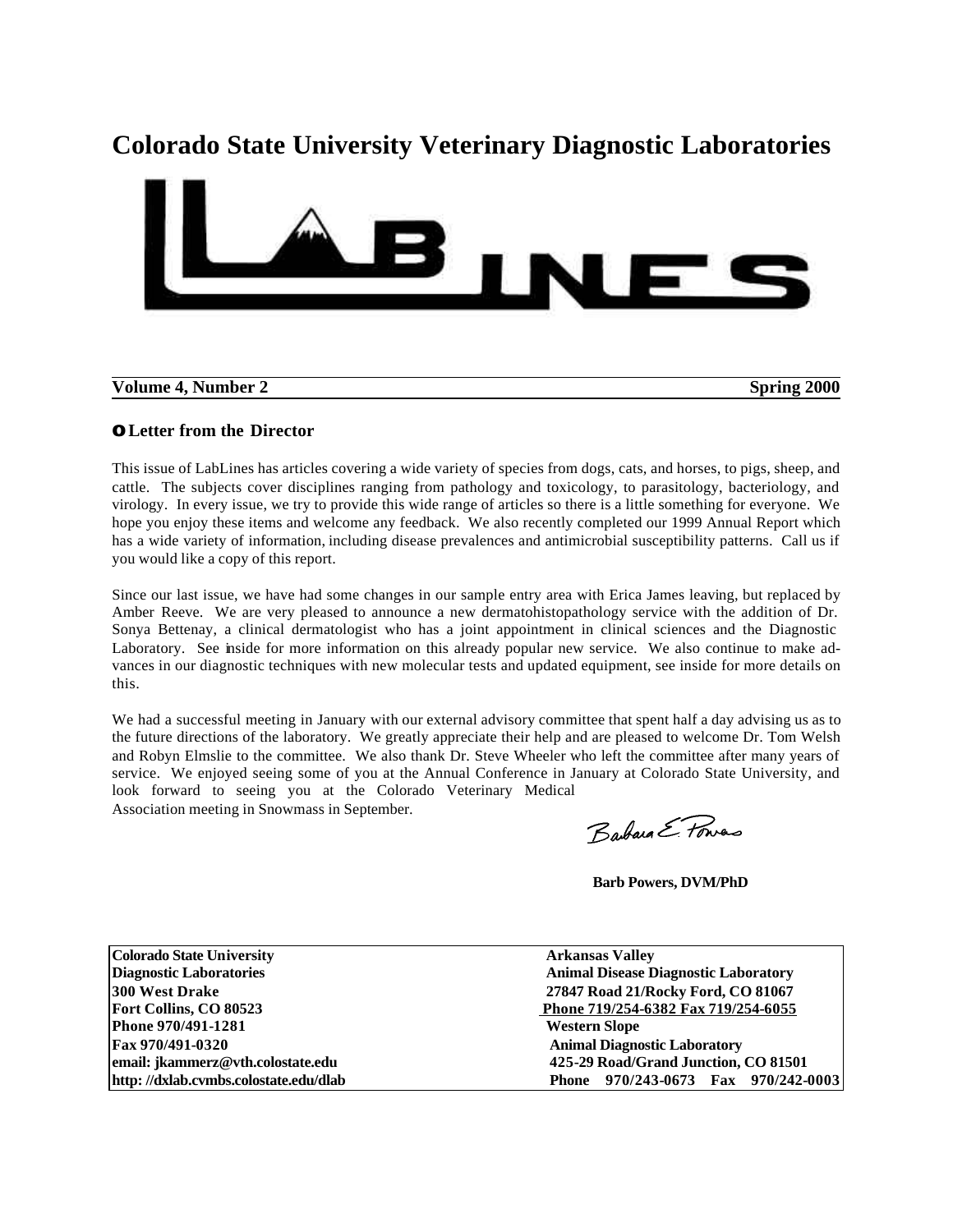# **Darrel Schweitzer/Grand Junction**

ith the mild winter nearly over and spring approaching, With the mild winter nearly over and spring approaching, our pets have had and will continue to have opportunity for contact with wildlife. We would do well to be ever vigilant for those zoonotic diseases which may result from such contacts, as the following case illustrates.

A Western Slope clinic was presented with two, one-year-old female cats from the same household. These animals presented with anorexia and lethargy of several days' duration. The first cat was observed to be markedly depressed with a temperature of  $105.2^{\circ}$ F. It was holding its mouth open and the lower jaw appeared swollen. Saliva had a cloudy, purulent appearance. Submandibular and prescapular lymph nodes were 3cm in diameter. Saliva and a lymph node aspirate were obtained and submitted for culture and fluorescent antibody stain (FA). The cat was started on gentamicin and amoxicillin. The following day its temperature was  $105.5^{\circ}$ F. The prescapular nodes were normal in size, but there was no change in size of the submandibular nodes. Several oral ulcerations had developed. On day two of antibiotic therapy, the cat's temperature decreased to 102.3°F. The submandibular nodes were decreased in size and oral ulcerations were resolving. Antibiotic therapy was changed to tetracycline. The cat continued to improve and was sent home one week after admission. The second cat had a temperature of  $105.2^{\circ}$ F on admission. The submandibular nodes were enlarged. There were no other physical abnormalities. She was also treated with gentamicin and amoxicillin for two days, and then switched to tetracycline. By day three, her temperature was 102.0°F. She was likewise sent home after six days.

The owner reported that these cats, as well as the family dog, were seen chewing on a wild rabbit carcass about one week prior to this incident. The dog had developed vomiting and diarrhea for several days, which resolved with no treatment. From a laboratory standpoint, this was a difficult disease to diagnose. The lymph node aspirate and saliva were initially cultured at the Western Slope Laboratory. An organism grew from the lymph node aspirate, but only normal flora was recovered from the mouth culture. Although the organism that grew had cultural characteristics of *Francisella tularensis,* identification by BBL Crystal methodology was inconclusive, and not compatible with the above organism. The samples were also submitted to the Centers for Disease Control (CDC) at Fort Collins for plague and tularemia FA, both were negative.

The organism was submitted at the Fort Collins Laboratory, where identification was inconclusive again. This culture was then submitted to CDC, where FA on the culture organism was negative for plague and equivocal for tularemia. Subcultures at CDC were subsequently typed to be *Francisella tularensis,* type A (virulent), and also were identified as such by gas chromatography by a Cornell University laboratory.

This case illustrates several points. Given the history and physical findings, the veterinarian immediately instituted biosecurity measures appropriate for the suspected diseases (plague and tularemia). While generally transmitted in the wild from animal to animal by arthropods, both *Yersinia pestis,* the plague organism, and *Francisella tularensis,* the organism causing tularemia, can be transmitted from infected animals to humans by contact. Contact transmission is especially likely by *Francisella tularensis*, as this organism can penetrate intact skin or mucous membranes, as well as being transmitted by airborne droplets. Several years ago at another clinic on the western slope, an animal technician contracted plague from a cat. Fortunately, that case had a favorable outcome, but it was a most unpleasant and terrifying experience for the technician.

A second point is that these animals were hospitalized for the duration of their illness, where biosecurity could be maintained, rather than being sent home where they could pose a danger to their owners. This was very prudent despite the lack of early laboratory confirmation. In fact, the final identification only came several weeks after the animals were presented, illustrating a third point, namely that because we deal with biologic systems, definitive answers are not always immediately forthcoming. While many of us recognize and deal with this, some animal owners may have difficulty understanding this fact, and may not understand why safety measures must be taken. It's our job to explain this point to them.

#### **NEW MICROBIAL IDENTIFICATION SYSTEM IN PLACE**

 **Doreene R. Hyatt**

e have recently purchased a piece of laboratory We have recently purchased a piece of laboratory<br>equipment that, when integrated, will help to further identify bacterial microorganisms. This equipment is currently in use at the CDC and many industrial laboratories.

The new system is capable of identifying over 1,500 different species of bacteria, both aerobes and anaerobes. The identification system incorporates a revolutionary redox chemistry to perform carbon utilization tests for bacteria identification. This new, patented chemistry responds to the process of metabolism (i.e., respiration) rather than to the metabolic by-products (e.g., acid) that our current systems use. The identification plates are prefilled and dried with 95 different carbon sources. The resulting 95-test color/turbidity patterns provide high resolution identification at species and subspecies level. The system can be used in epidemiological studies to reveal subtle metabolic differences between strains. This identification system also is unique in that it allows the construction of databases to differentiate any organisms that are not currently in their system.

We will be using this system on organisms that are generally hard to identify, namely the fastidious organisms or the organisms that do not ferment many of the sugars that we currently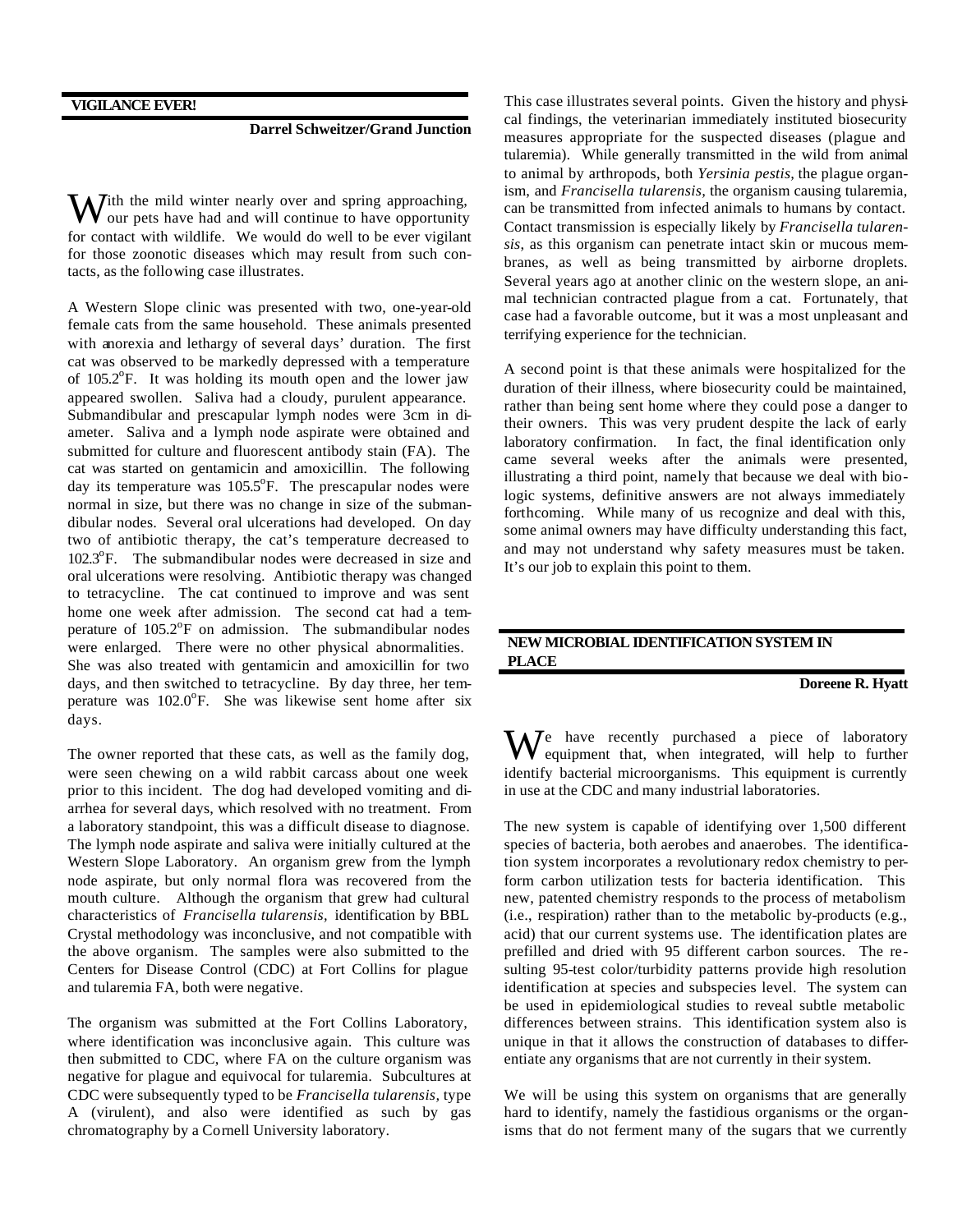use for identification. We look forward to improved and more efficient identification of these difficult bacteria.

Bacterial culture: Submit swab and/or Port-a-cul. Fee=\$11 for aerobes, \$31 for aerobes and anaerobes, and \$9 additional for antimicrobial susceptibility.

# **NEOSPOROSIS**

\_\_\_\_\_\_\_\_\_\_\_\_\_\_\_\_\_\_\_\_\_\_

#### **John M. Cheney**

n the mid-1980s, a cyst-forming protozoan parasite In the mid-1980s, a cyst-forming protozoan parasite<br>resembling *Toxoplasma gondii* was reported from three successive litters from a Boxer bitch in Norway. However, none of the pups had antibodies to *T. gondii* in their serum. A retrospective study of a toxoplasmosis-like dis ease in 23 dogs examined at Angel Memorial Hospital in the late 1980s indicated that 10 dogs had the same unidentified protozoan parasite. These researchers described the parasite and named it *Neospora caninum*. The predicted coccidian life cycle of the parasite was confirmed in 1998 when its oocysts were recovered from dog feces. Dogs can serve as both the definitive and intermediate hosts. Natural infections have been reported in cattle, horses, sheep, goats, and deer that also serve as the intermediate hosts. Neosporosis has emerged as a serious disease of cattle and dogs during the past five years.

Neosporosis affects both beef and dairy cattle, and has been reported from all continents. It is a major cause of abortions in dairy cattle in the United States, New Zealand, and the Netherlands. As many as 100% of the cattle in certain areas have been exposed to *N. caninum*. In California, 18% to 24% of the fetuses submitted to diagnostic laboratories had neosporosis. Neosporosis is transmitted vertically (from cow to calf) in utero, perhaps for several generations. Until the recent discovery of oocysts of *N. caninum* in dog feces, horizontal transmission within an infected herd was not known. It is now known that cows can become infected by the ingestion of tissue cysts or by ingestion of infective oocysts from dog feces.

Only calves less than two months of age have clinical signs of the disease. Abortions are the only clinical sign seen in adult cows. Cows of any age may abort from three months of gestation to term; however, most *Neospora* abortions occur between four to six months of gestation. *Neospora* abortions may occur at anytime of the year and can affect only a few cows or as many as 30% of the herd. Cows with anti-*N. caninum* antibodies in their serum (seropositive) are more likely to abort than are seronegative cows. At birth, calves infected in utero with *N. caninum* may have neurological signs, be underweight, unable to stand, or appear normal. The backlegs or frontlegs may be flexed or hyperextended. Calves also may have exophthalmia or an asymmetrical appearance to the eyes.

Identification of anti-*N. caninum* antibodies in the sera of cows that aborted is only indicative of exposure of *N. caninum*, and thus, a negative test may exc lude a diagnosis of neosporosis. Examination of the fetus is necessary for a definitive diagnosis. When possible, send the entire aborted fetus to the diagnostic laboratory. If the entire fetus cannot be submitted, then submit the brain, heart, liver (fresh and fixed in 10% neutral buffered formalin), and the dam's serum. There are no pathognomonic gross lesions of neosporosis. Histopathology and immunohistochemistry are necessary to identify the organism in tissues for a definitive diagnosis.

Several serologic tests, including the indirect fluorescent antibody test, the direct agglutination test, polymerase-chain reaction (PCR) test and the ELIZA test can be used to detect anti-*N. caninum* antibodies in the serum or other body fluids. At the present time, no serologic test definitively identifies *N. caninum* as the etiologic agent of abortions in cattle. Finding anti-*N. caninum* in sera from fetuses or suckling calves indicates the cow was infected, but a negative test in the fetus is less useful as antibody synthesis in the fetus is dependent upon the stage of gestation.



Life cycle of *Neospora caninum* (Dubey, JP. "Neosporosis in cattle: biology and economic impact." JAVMA, 214:8, April15, 1999, pp. 1160))

*Neospora* is transmitted vertically in cows, therefore, culling seropositive cows is the only way to prevent transmission from the cow to the calf. Since most heifer calves born to infected cows will be infected, it is recommended to cull these calves. Alternatively, since a non-infected heifer may be born to a seropositive cow, heifers may be tested serologically either prior to colostral consumption, or after six months of age once passive antibodies have disappeared. All replacements (cows and heifers) should test seronegative before entering the herd. Since *N. caninum* oocysts are shed by dogs, it is prudent to protect feed and water from contamination with dog feces. Also, dogs should not be allowed to eat fetal membranes, aborted fetuses, or dead calves.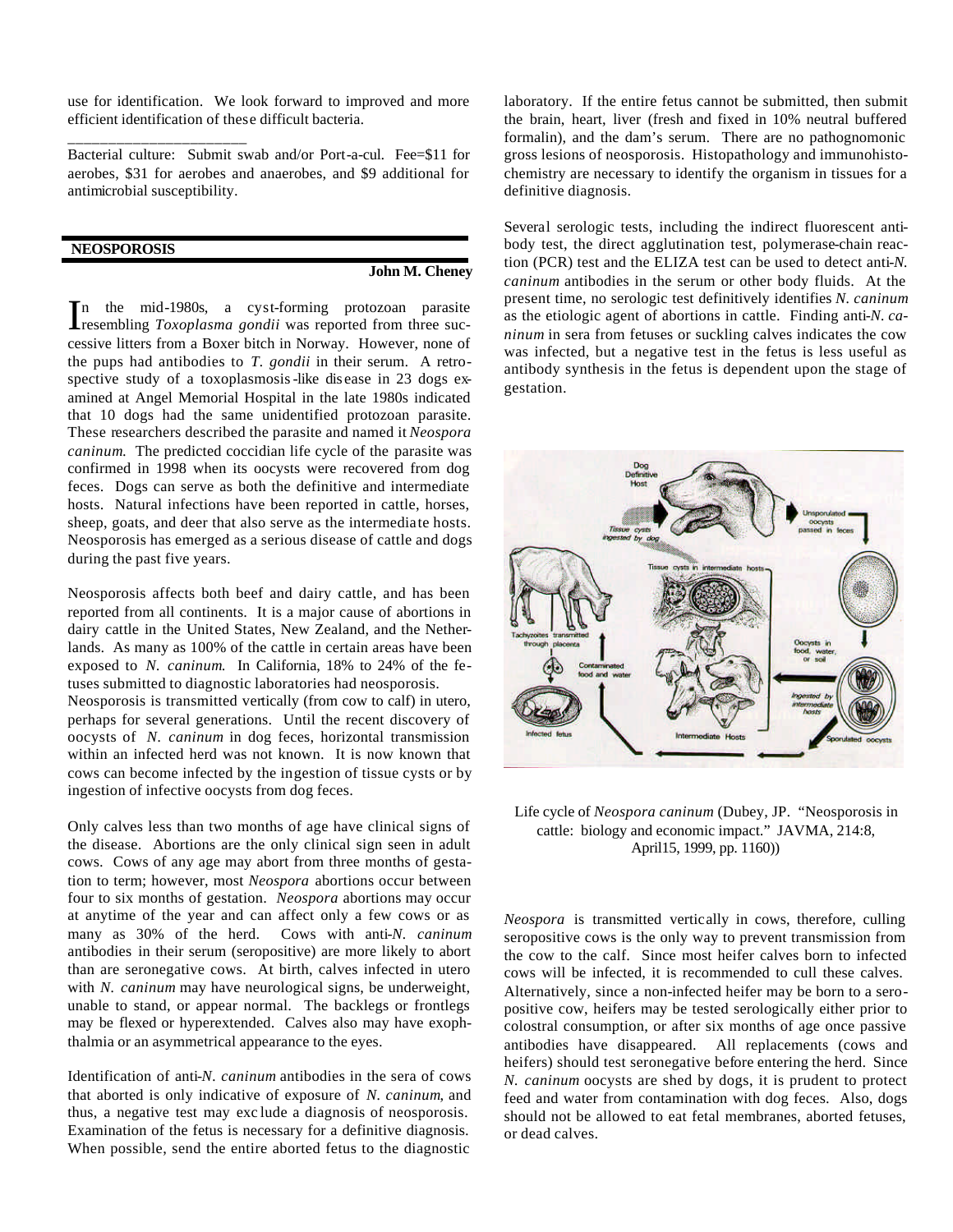A killed *Neospora caninum* vaccine has recently been marketed by Bayer Corporation. At this time, the vaccine has a conditional license while efficacy and potency test studies are in progress. Drugs that will prevent transmission of the parasite from cow to fetus are not available.

Neospora diagnosis: ELIZA Serology—Submit 1-2ml serum on ice. Fee=\$10 each for 1-10 tests; \$7 each for >10 tests. Fetal testing—Submit entire fetus or tissue as described above. Fee=\$60. (includes complete work-up for other abortifactive agents)

# **TIPS TO HELP GET MORE OUT OF YOUR SKIN BIOPSY**

\_\_\_\_\_\_\_\_\_\_\_\_\_\_\_\_\_\_\_\_

**Sonya Bettenay**



Which skin lesions should be biopsied?—Any skin lesion which appears unusual, lesions which fail to respond to which appears unusual, lesions which fail to respond to empirical therapy, and lesions that are nodular and suspected to be neoplastic. Finally, skin biopsies are indicated to exclude diagnoses even if one does not necessarily obtain a definitive diagnosis.

**Preparation of the site**—With the exception of excisional biopsy of nodules, no surgical preparation of the site should be employed. Even topical application of alcohol with air drying may alter the epidermis. Clip and gently remove the overlying hair. If crusts are present, it may be less traumatic to use scissors than electric clippers, as crusts should be left on the skin and submitted with the biopsy. Include a note stating 'please cut in crusts' on the request form. Local anesthesia can be administered subcutaneously with the needle entry point outside the biopsy area. Infection as a result of lack of surgical preparation is rare.

**Selection of the site**—Spend five minutes looking for primary lesions and the full range of lesions. Carefully examine the entire animal for the most representative samples, and try to form a differential diagnosis list prior to biopsy. Sample depigmenting lesions in an area of active depigmentation, ie, a gray color rather than the final stage of depigmentation which is white. Sample alopecia in the center of the worst area, as well as in junctional and normal areas. Sample areas of ulceration with a wedge biopsy, including adjacent intact skin. Do not expect a pathologist to be able to describe more than an ulcer if an ulcer is biopsied. Always include a normal sample, if possible from

the dorsal trunk, not ventrally. Obtain multiple samples (six is a good rule-of-thumb) so that they represent the range of lesions from normal to worst.

**Sampling**—Handle the biopsy specimen carefully, treat it like tissue paper even when excising. Hold the biopsy punch at right angles to the surface of the skin and gently place over the selected lesion. Apply firm continuous pressure and rotate the punch in **ONE** direction until a sufficient depth has been reached to free the dermis from its underlying attachment. Remove the punch and blot any blood carefully. Grasp the section of tissue at the base, which should be the panniculus, and sever the subcutaneous attachment. Do not grasp the dermis or epidermis with forceps as this leads to 'crush artifact', destroying the cells and architecture of the sample.

In the case of a thin sample, place it panniculus down, onto a rigid piece of cardboard or broken tongue depressor. This prevents the tissue from curling when placed in formalin. The volume of formalin required is approximately 10 times the volume of the sample. Large nodules can be partially transected at 1cm intervals to allow adequate penetration of the formalin into the center of the lesion.

**Wedge versus punch**—Wedge excision is indicated with vesicles, suspected cases of panniculitis, and when biopsying through the edge of a lesion, including adjacent normal tissue. This allows correct orientation of the lesion by the technician for sectioning.

The punch biopsy is quick, relatively atraumatic and usually employed with suspected infectious, inflammatory, and endocrine dermatoses. Disposable biopsy punches are readily available in 4, 6, and 8mm diameter sizes. Use 6 to 8mm punches except on noses and feet, where smaller punches may be needed. For canine claw disease, please contact us for details of a special new biopsy technique which spares the toe!

**Submission of biopsy samples**—Give us a complete history and physical findings with a list of clinical differential diagnoses. Many dermatoses are diagnosed using a combination of signalment (age/breed/sex), clinical presentation (distribution/type of primary lesions, if present), history (in particular, previous response to therapy), and supportive histopathology. Truly diagnostic pathology is uncommon with skin biopsies. We frequently use the information submitted with the biopsy sample to try to prioritize or discard the different clinical possibilities. Furthermore, if the clinical differential diagnosis list fails to correlate with the histopathology, then a review of the sections, recuts of the tissue, or special stains may be ordered to help clarify the picture. Classical textbook histopathology is certainly seen, but as in the clinical situation, not all patients read the textbooks. Careful completion of our skin biopsy request form will greatly improve the chances of establishing a diagnosis in these "gray zone" cases.

\_\_\_\_\_\_\_\_\_\_\_\_\_\_\_\_\_\_\_\_\_\_\_

Dermatohistopathology: Submit skin biopsies as described above. Fee=\$50 for histopathology and clinical dermatologist assessment.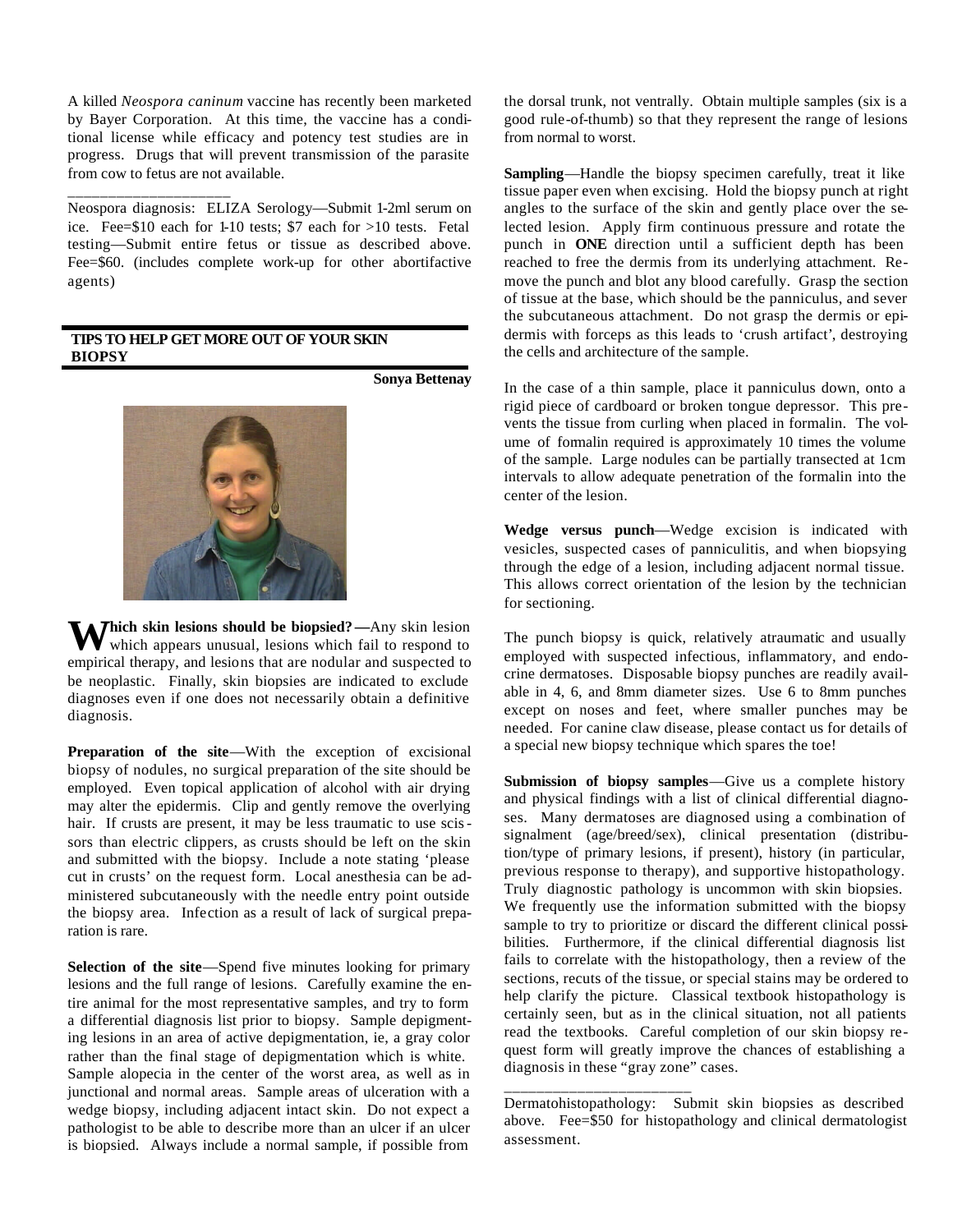# **EYELID TEST FOR PRE-CLINICAL SCRAPIE IN DOMESTIC SHEEP**

#### **Terry Spraker**

crapie, a transmissible spongiform encephalopathy that Scrapie, a transmissible spongiform encephalopathy that<br>Causes fatal neurologic disease in domestic sheep, is associated with altered prion protein. We are now offering a new test to aid in the diagnosis of pre-clinical scrapie in sheep. This test is an eyelid test developed over the last several years by Dr. Katherine O'Rourke at the Animal Research Services/USDA in Pullman, WA. Our laboratory, along with several other laboratories, played a role in the validation of this eyelid test. For this test, take a tissue biopsy from the lymphoid follicles of the medial lower bulbar surface of the third eyelid of the sheep. Then preserve the biopsy in 10% neutral buffered formalin and send it to us. We soak the formalin-preserved tissues in 95% formic acid to inactivate the prion, routinely process and stain the tissue with two monoclonal antibodies directed against different epitopes of the prion protein of scrapie. In previous studies, this test demonstrated a high degree of accuracy and can probably detect scrapie 8-to-12 months before clinical signs occur. False positive cases have not yet been documented. False negative cases can be seen if the number of lymphoid follicles in the eyelid biopsy is inadequate and if the disease is in an extremely early phase. Sheep should be 18 months of age or older before a biopsy is taken.

A negative test does not verify that the animal does not have or will not develop scrapie in the future. A positive test means that scrapie-associated prion can be detected in the lymphoid tissue of the eyelid. This test does not confirm that the sheep has scrapie. However, if a sheep is found positive with this eyelid test, the test results will be reported to the State Veterinarian. If an animal is found with positive staining, THE ANIMAL SHOULD NOT BE SOLD, but it should be euthanized and examined at necropsy. A complete necropsy with histological examination of the brain with the use of immunohistochemical staining with monoclonal antibody specifically for the scrapie prion is necessary to confirm a diagnosis of scrapie. The primary use for this test is for a producer to screen his flock for scrapie and to kill all suspect animals.

Scrapie eyelid test: Submit eyelid in formalin. Fee=\$25.

\_\_\_\_\_\_\_\_\_\_\_\_\_\_\_\_\_\_\_\_

# **A NEWLY RECOGNIZED OUTBREAK OF** *CORYNE-BACTERIUM PSEUDOTUBERCULOSIS* **IN HORSES (PIGEON FEVER)**

**Doreene R. Hyatt**

igeon fever or Pigeon breast is an infectious disease caused **D**igeon fever or Pigeon breast is an infectious disease caused<br>by *Corynebacterium pseudotuberculosis*. The disease is characterized by mild to severe abscesses on the ventral and pectoral regions of horses. The disease is usually self-limiting

and treatment consists of lancing the abscess and appropriate antibiotic use. When the disease is recognized, control programs typically consist of collecting and properly disposing the abscess exudate and instituting insect control programs.

We have recognized an increase in isolations of *C. pseudotuberculosis* from horse abscesses and wounds since September 1999. Since that time, there has been an increase from an average of two isolations per year to 19 isolations. The samples were submitted from 11 different veterinary clinics and the horses were owned by 18 different owners. The veterinary clinics were all located in Larimer County. In collaboration with the State Veterinarian's office, we are investigating this outbreak in an attempt to learn more about the disease. Please call us with any information or questions regarding this disease outbreak.

# **SURGICAL PATHOLOGY: INK THOSE MARGINS!**

# **Gary Mason**

We continue to enjoy an increasing mail-in surgical<br>pathology caseload. Requests for diagnosis of the nature pathology caseload. Requests for diagnosis of the nature of mass lesions remain the most common reason for biopsy submission. If neoplasia is discovered, the presence or absence of tumor free margins, as well as their dimensions, are of interest. A few moments of your time devoted to marking the excisional surface of a biopsy can greatly aid in the accuracy of our interpretation of tumor margins.

"Inked" margins are easy to prepare. After excision, simply blot excess blood from the cut surface; paint the cut surface with India ink, let dry for ten minutes or so, and immersion fix as usual. India ink is inexpensive and obtainable from many office supply or art hobby shops. Various colored inks are marketed for surgical pathology but these are more expensive and can be more difficult to see than India ink. Of these, the yellow colored ink is the most visible. Multiple ink colors can be used when more than one mass is submitted in a single container, however, if the masses are of similar size, tagging with suture to designate location or submission in separate containers remains the best policy.

Why do we need this assistance? As in most diagnostic laboratories, the size of our caseload precludes involvement of the pathologist in preparation ("trimming") of fixed tissues for embedding and processing. Typically, the first time a pathologist sees the tissue is on a stained histopathology slide. The gross orientation of the lesion is sometimes difficult to reconstruct at that time. Our technical staff are very good and trim mass lesions with subsequent margin identification as a goal. However, despite their best efforts, there are times when it is difficult to perceive where the excisional margin existed. This problem is inherent in the process. The most common problem is with cutaneous tumors in which a margin of fat is subjacent to the mass and removed intact with the mass. This adipose tissue has little structural integrity after removal from the animal and may slide off to one side of the mass, or fail to stick to the slide. It is often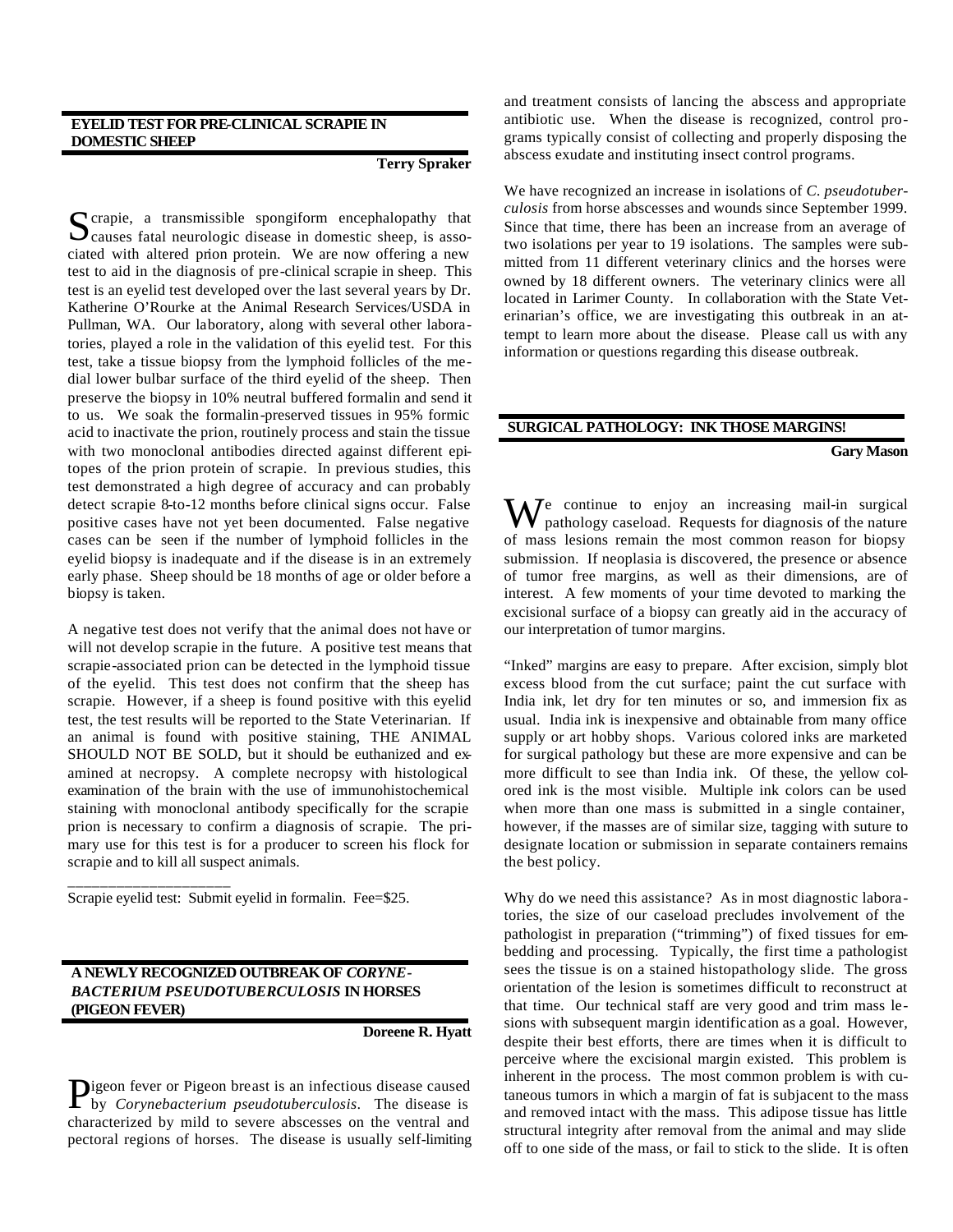difficult to determine if the fatty tissue has become artifactually detached or if the lesion was "shelled out" at surgery. Inked margins are readily visible microscopically and remove uncertainty about the site of the excisional margin. Although inking margins aids in reading completeness of excision, tagging suspected narrow margins with suture draws attention to these areas and this practice should continue.

Inking margins is becoming routine in veterinary practice and markedly increases confidence in the interpretation of surgical margins. This simple practice benefits your patients, your practice, and your pathologists. Give it a try!

Surgical Pathology: Submit tissues in fixative (and ink those margins!). Fee=\$22 (1-3 slides) plus shipping.

\_\_\_\_\_\_\_\_\_\_\_\_\_\_\_\_\_\_\_\_\_\_\_\_

**NEW FIXATIVE--**We have been using a new non-toxic alcohol-based fixative in our mailers for safer shipping. It is OK to mix this fixative with formalin if you need to fix tissues in formalin first and transfer to this fixture for mailing, or to add more volume for large samples.

# **GET TO KNOW YOUR LAB/Meet our Bacteriology Laboratory Staff**

ayle Thompson's name and voice should sound familiar to Gayle Thompson's name and voice should sound familiar to<br>
Imost clients calling the bacteriology section of the laboratory as she is working on her 15<sup>th</sup> year here as a medical technologist. Her primary responsibilities include anaerobic, fungal and mycobacterial culturing. Gayle also is currently working on increasing the sensitivity of the mycobacterium culture technique to decrease the four-month growing period. Results for this new method will be available late spring when both methods will be used.

Cindy Hirota joined the laboratory in 1988 as a medical technologist. Cindy primarily spends her time performing the serological tests including Johne's (ELISA), *Brucella ovis* (ELISA), Lepto-5 titers, as well as immunoglobulin quantitations. In addition, Cindy is preparing to offer new tests such as the synergistic hemolysis inhibition assay for *Corynebacterium pseudotuberculosis*, Johne's (AGID) and *Clostridium difficile* (ELISA) toxin test.

Denise Bolte started working at the laboratory shortly after graduating from Colorado State University in 1995. After a short time in our sample entry area, she moved into the bacteriology section and is currently in charge of special projects which frequently come into the laboratory. She now splits her time among a large Equine Clostridium Study, an inhouse Salmonella surveillance for the Veterinary Teaching Hospital, and the normal set-up of incoming samples. Denise also is

cross-trained to provide back-up for the other technologists in their absence.



Bacteriology Laboratory (f-b)—Jean Muirhead/Cindy Hirota/Barbara McClelland/Denise Bolte (Gayle Thompson absent)

Barbara McClelland was welcomed in 1997 after spending 17 years as a microbiologist supervisor in a human hospital setting. In addition to setting up and reading our aerobic cultures, she maintains and updates the BIOMIC, our new automated Kirby Bauer antimicrobial susceptibility system.

Jean Muirhead is one employee whom most clients will never talk to or meet. Jean has spent five years with us as a technologist covering the weekend duty so that our other technicians can enjoy the weekend off. Although serology tests, anaerobic and fungal cultures are not set-up or read on the weekend, all aerobic cultures and sensitivities, both on-going and arriving, are set-up, read and reported. This enables you to receive results without waiting until Monday. Samples that you wish to be setup over the weekend can either be dropped off at the laboratory or sent via Federal Express with the Saturday Delivery box marked. Please call on Friday and let Jean know of anything needing special attention over the weekend.

# **CHRONIC WASTING DISEASE UPDATE**

#### **Dan Gould**

hronic wasting disease (CWD) is a transmissible spongi-Cform encephalopathy (TSE) that may affect as many as 5% to 6% of the free-roaming deer in areas of Larimer County. In the fall of 1998, a geographically targeted survey of adult cattle was initiated to evaluate the possibility of CWD being transmitted from deer to cattle. Twenty-two ranches where cattle comingled with free-roaming deer throughout the years cooperated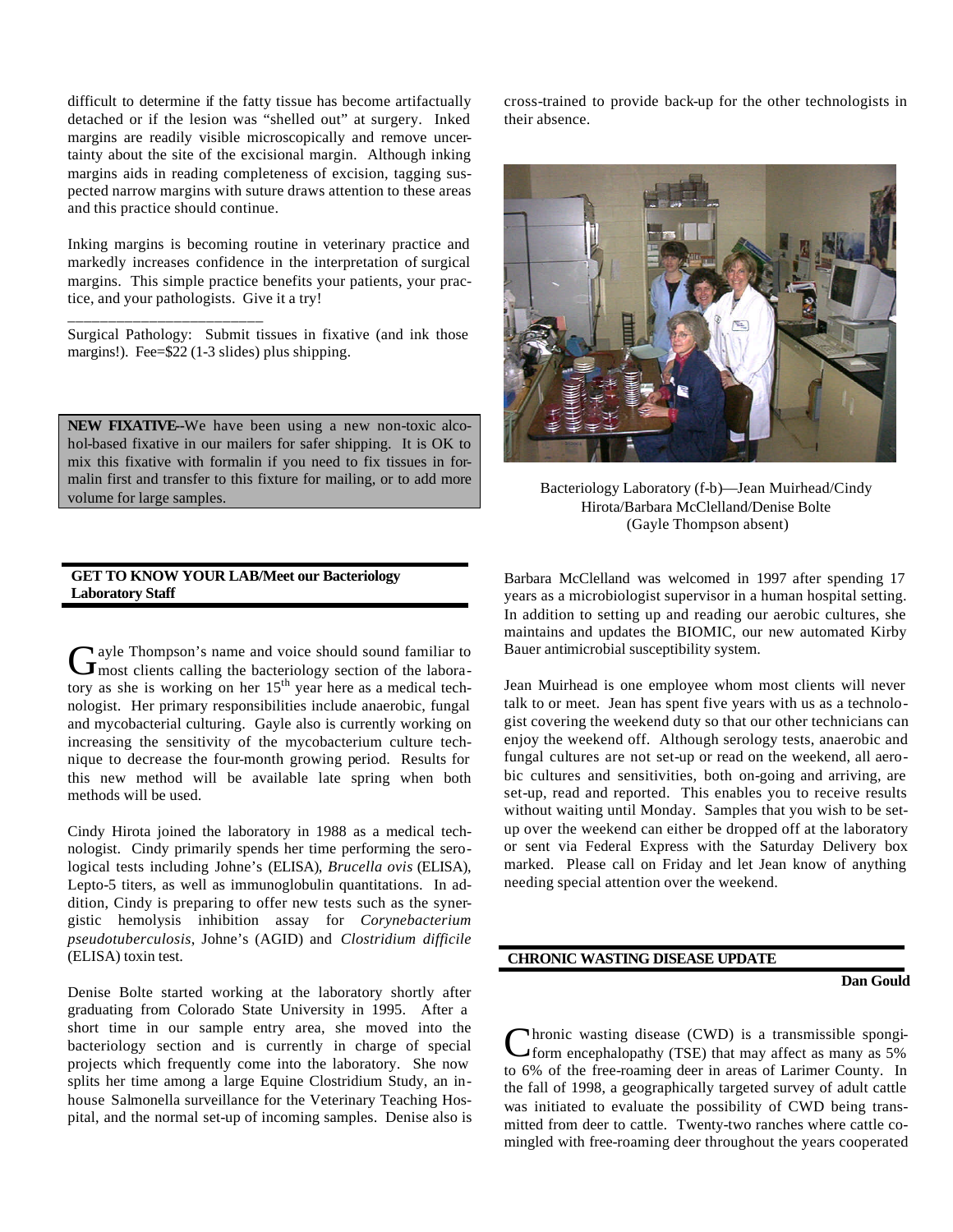in this geographically targeted survey. For cattle to qualify, they had to be at least four years old or have spent a minimum of four years in the herd. The original goal was to examine the brains of 200 slaughtered cows for lesions of TSE. Because of the exceptional participation of area ranchers, 282 heads were submitted. Many of these were older cows that were being eliminated from the herd due to age or not being pregnant. A certain number of the brains could not be used because they were damaged during slaughter or identification was compromised. Ultimately, 262 brains could be evaluated for the alterations indicative of a TSE.

We completed the analysis of all 262 brains and none have any indications of CWD. The evaluation included the microscopic interpretation of many parts of the brain, including those areas most commonly affected by the TSEs, as well as uncommonly affected areas. In addition, tissue from each animal was subjected to immunohistochemical staining in order to detect the presence of the suspected disease agent, the prion protein. Evidence of the agent was not present in any of the animals.

Evidence of transmission of CWD from deer to cattle under free-roaming conditions could not be demonstrated.

Funding for this project was provided by the Colorado Beef Board, the Colorado Cattlemen's Association (Floyd Cross and Leonard Horn Foundations), and the CSU Research Foundation. This work complements mechanistic studies funded by the Colorado State Legislature. Much appreciation is expressed to these sponsors and to those ranchers cooperating in the project.

#### **STRYCHNINE**

#### **Dwayne Hamar and Cathy Bedwell**

 $\Gamma$  trychnine is a plant indole alkaloid that has been used as an  $S$  trychnine is a plant indole alkaloid that has been used as an animal poison since the  $16<sup>th</sup>$  century. Most commercial strychnine is isolated from strychnos seeds found in Southeast Asia. Strychnine is readily absorbed from the intestinal tract, metabolized by the liver, and excreted in the urine. Strychnine antagonizes the inhibitory neurotransmitter glycine at postsynaptic neurons in the spinal cord and medulla. This results in stimulation-sensitive tetanic seizures with resultant opisthotonos, extensor rigidity, and death. Rigor mortis occurs very rapidly after death. Treatment of poisoned animals is sedation, most commonly with pentobarbital. Activated charcoal may decrease absorption of strychnine. Clinical signs of strychnine poisoning usually begin within two hours of consuming the poison, and will last for 24-48 hours.

Confirming strychnine poisoning usually involves analysis of the vomitus/stomach content and/or urine, although strychnine may sometimes be detected in the liver. In suspected cases of strychnine intoxication, it is good practice to obtain stomach contents and urine. We had a case where strychnine was detected in the urine sample but not in the stomach contents. Strychnine will not be found in the urine during the first 1-2 hours following exposure, since not enough has been absorbed. Strychnine will not normally be found if the animal lives for 24 hours after exposure, since most of the absorbed strychnine has been metabolized and/or excreted. Sometimes a majority of the strychnine has been absorbed by the time the stomach contents are sampled, or if the animal vomited, the remaining stomach contents are not useful diagnostically.



Strychnine at one time could readily be purchased at pharmacies, since it was thought to have some medicinal properties. At present it is sold as a treated grain or pellets with 0.5 % or less strychnine. Formulations of greater than 0.5 % strychnine are federally restricted and permits are required for its purchase. Normally, these formulations contain an added dye, which may be any color. The colored baits we have seen are a blue/green color. In some cases, the dose is so high that the stomach contents take on the color of the dye. Therefore, you should closely exam stomach contents for the presence of dye and/or foreign grains.

Most of our cases of suspected strychnine poisoning are malicious poisoning of dogs. Over the last three years, confirmed cases of strychnine poisoning include 10 canines, one coyote and one equine. There was strong evidence supporting malicious poisoning in the horse case. Near the same location, another horse was successfully treated for what appeared to be strychnine intoxication. Other diagnostic laboratories have also confirmed strychnine poisoning in horses. Strychnine poisoning in the horse is normally accidental.

Since most strychnine poisonings are malicious, it is a good practice to handle all suspected cases of poisoning as potential legal cases. Complete records of clinical signs, treatment and necropsy results are very important, especially if called to court.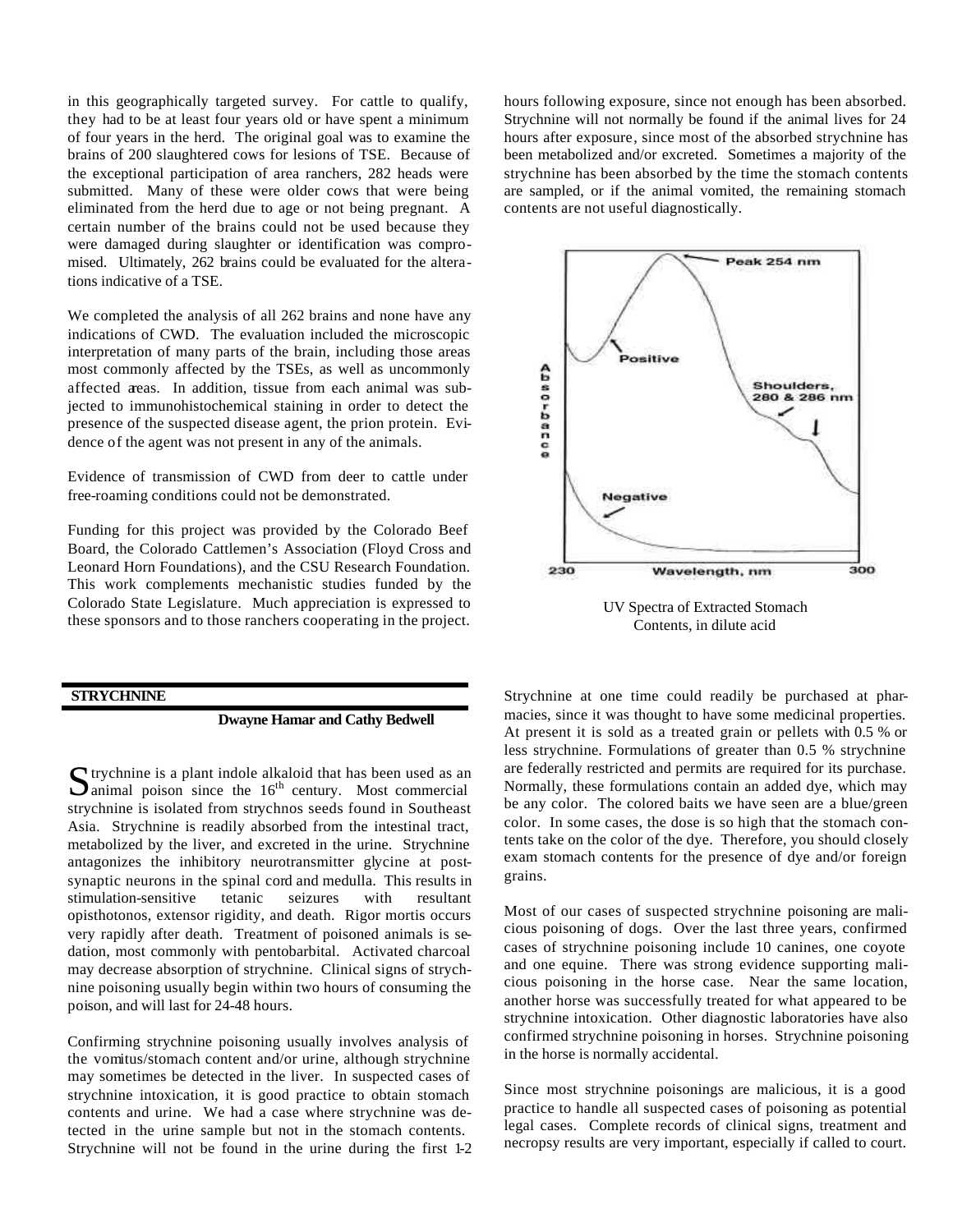Samples collected should be split. Either freeze one for future analysis, or submit it to a second laboratory, preferably one that performs the analysis using a different technique than the primary laboratory. There are several different methods used to detect strychnine, including UV spectra, HPLC, GC/MS or colorimeter. We use the UV spectra technique.

Strychnine testing: Submit stomach contents, vomitus and/or urine. Fee=\$20.

\_\_\_\_\_\_\_\_\_\_\_\_\_\_\_\_\_\_\_\_\_

# **THE ZOONOTIC POTENTIAL OF SWINE INFLUENZA Randy Basaraba**

 $\bigcap$  wine influenza (SI) is an acute respiratory disease of swine Solvine influenza (SI) is an acute respiratory disease of swine Caused by influenza virus A, an RNA virus in the family *Orthomyxoviridae*. Influenza in pigs is characterized by high morbidity and low mortality, and is often associated with movement of pigs or other environmental stress factors such as those that occur in late fall and winter. The severity of clinical signs varies with age, level of immune protection, and the presence or absence of other respiratory pathogens. Uncomplicated infections with SI are characterized by acute onset with relatively rapid recovery. Serologic studies have demonstrated that more than 50% of market pigs in some regions of North America have been exposed to SI.

Many different species can be infected by influenza viruses including humans, lower mammals, including marine mammals, and birds. Subclinical infections of migrating waterfowl represent an immense reservoir for all different subtypes of influenza in nature. Because the genome of influenza virus is segmented, exchange of genetic material between viruses (reassortment) can result in the development of new viral strains. New strains also result from changes in surface-exposed glycoprotein antigens, resulting in a drift or shift in antigenic specificity. Additionally, cross-species transmission of influenza viruses can result in the generation of new viral strains. Pigs may play an important role in the epidemiology and ecology of influenza in other species including humans. Unlike humans, pigs are susceptible to infection with influenza of both human and avian origin, thus, making them uniquely suitable as a natural host in which virus reassortment can occur. Feral pigs are known to be exposed to SI by serologic surveys and can serve as a source of exposure to other wild species.

Two surface glycoproteins—hemagglutinin (H) and neuraminidase (N)—are responsible for viral attachment and release from infected cells. There are 15 different hemagglutinin and nine neuraminidase glycoproteins recognized among all influenza A viruses. Differences in these glycoproteins are used to classify antigenic subtypes of viral isolates from the various species. H1N1 viruses are the most common subtype in swine and were first isolated in the 1930s, but were recognized clinically since 1918, which closely paralleled the human influenza pandemic that claimed more than 20 million lives worldwide. While there are no viral isolates available from the 1918 outbreak, advances in molecular biology recently have allowed scientists to partially characterize the human pandemic strains from archival samples. Based on gene sequence analysis, it was found that 1918 human influenza isolates are more closely related to swine influenza than to avian strains, and were likely circulating within the human population for several years prior to 1917. Classical H1N1 SI viruses are zoonotic and can be transmitted directly to people through contact with infected pigs. Numerous SI infections of humans have been documented in the United States and worldwide since the early 1970s. Most cases of SI in humans are mild infections that rarely lead to death.

A number of atypical influenza viruses have been isolated from swine in the past 10-to-20 years. Recently, H1N2 influenza A viruses were isolated from the lungs of pigs in Japan. Results of phylogenetic analysis of viral gene sequences revealed that the N2 was of human origin and other gene segments were of classical H1N1. This virus variant has become well-established in populations of pigs in Japan. Recently in the United States, H3N2 strain of SI were isolated from a herd of pigs exhibiting clinical signs of influenza. The virus has since spread to the upper Midwest where manifestations of endemic and epidemic infections have been documented. Sow herds with endemic forms of the disease are associated with high fever, anorexia, and sporadic abortions with decreased conception rate. This occurrence represents a new type of influenza that is similar to the human isolates although the risk of transmission to people appears minimal since most people have immunity against human strains of H3N2.

It is important to recognize that SI is a potential human pathogen and influenza viruses in general are constantly changing. Recombination of genetic material from viruses of different species, cross-species infection, and antigenic drift and shift can result in the development of new viral subtypes. There have been and continue to be a number of atypical influenza viruses isolated from swine around the world that have the potential to significantly influence the swine industry. A definitive diagnosis through laboratory testing and further virus characteristics are an important means of monitoring ever-changing SI isolates. Producers and veterinary practitioners should realize that infection with atypical viruses may have atypical clinical presentations and that every attempt to diagnose and further characterize viral isolates should be made.

SI diagnostics/Serology—Submit 1-2ml of serum. Fee=\$5. Virology—Submit fresh lung or nasal swab for ELISA. Fee=\$15.

# **CAUSES OF DEATH AND CATASTROPHIC MUSCULOSKELETAL INJURY IN COLORADO RACEHORSES—1995-2000**

\_\_\_\_\_\_\_\_\_\_\_\_\_\_\_\_\_\_\_\_\_\_\_\_\_\_

#### **Robert Norrdin**

This program is a collaborative project among the Diagnostic Laboratory, the Equine Orthopaedic Research Group, and Laboratory, the Equine Orthopaedic Research Group, and the Colorado Racing Commission. The objectives are: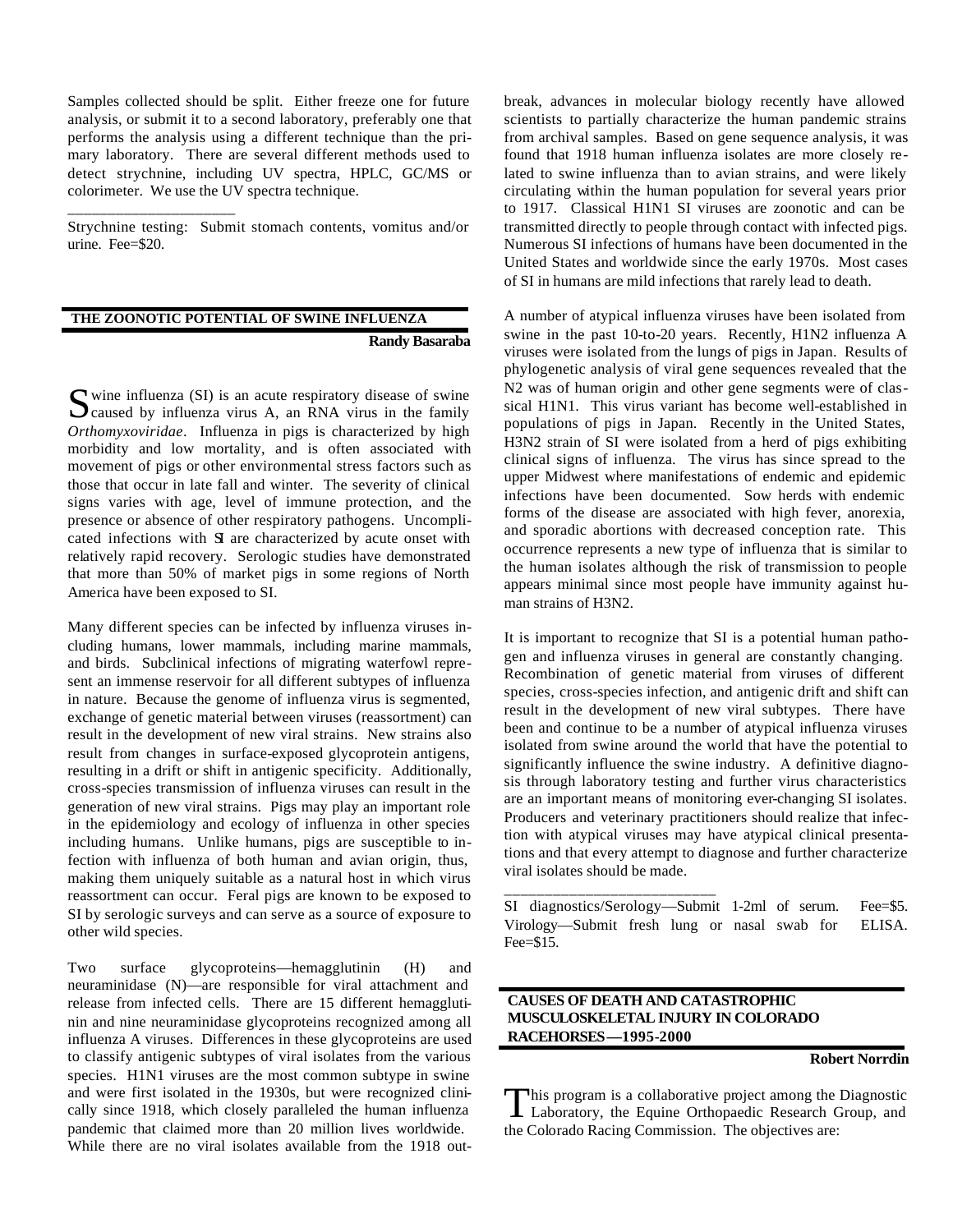- To provide documentation of the cause of death and findings in horses that are euthanized or die while training or racing at Colorado racetracks.
- To survey the musculoskeletal lesions of the limb.
- To collect samples for specific studies on musculoskeletal problems that are of importance to Colorado horse racing.

We performed necropsies on 49 horses over a five-year period. Thirty-five were thoroughbreds, 2to-11 years old, with most between 3 and 6 years of age. The other 14 were quarter horses, 2-to-5 years of age, with eight being 2-year-old animals, a relatively younger population than the thoroughbreds.

The cause of death in 16 horses was attributed to non-musculoskeletal conditions. The gastrointestinal system accounted for nine deaths; six were colics, two were gastric ruptures, and one was suspected Salmonellosis. The respiratory system was considered a principal site of disease responsible for the death or euthanasia of four horses. Infection or hemorrhage was prominent in the upper respiratory tract of two horses and the lower respiratory system was primarily involved in two horses. Bloody nasal discharge following racing is a frequent occurrence in racehorses and indicative of hemorrhage into the upper or lower respiratory tract associated with the stress of racing. Three thoroughbreds died of extensive hemorrhages in the subcutaneous tissue, pharyngeal region, skeletal musculature, lungs, and abdominal and pleural cavities. No cause for these hemorrhages could be found and the term "hemorrhage diathesis" was used to describe these cases. Reports indicate that similar cases have been seen occasionally at racetracks in other states.

Catastrophic injury to the musculoskeletal system was responsible for euthanasia or death in 33 (67%) of the cases. Most of these were fractures that occurred during racing or training. Proximal sesamoid bone fractures were the most common serious musculoskeletal injury with nine horses affected. Fractures were always unilateral and involved the right and left forelimbs equally. There were seven of 35 thoroughbreds and only two of 14 quarter horses, indicating this is more likely in the thoroughbreds. The age range was 2 to 9 years, indicating that older horses remain susceptible to this injury.

Slab fractures of the carpus were seen in five horses 2-to-5 years of age, indicating that this is a problem of early and mid-career racehorses. Four were in thoroughbreds, and all involved the right carpus. One quarter horse and two thoroughbreds had bilateral fractures. The third carpal bone was the most commonly affected with the fourth carpal, radial carpal, and intermediate carpal bones also being affected.

Three horses 2-to-4 years of age had fractures of the front cannon (metacarpal bone). Two were quarter horses; one was a 2 year-old gelding that had bilateral distal shaft fractures of the front cannon bones, and the other was a 4-year-old gelding with proximal metacarpal fracture and carpal/metacarpal luxation that was presumed to be secondary to the fracture. The third was a 2-year-old thoroughbred female that had both a transverse and condylar fracture of the right front cannon bone.



Right and left C3 carpal bones—Left/Incomplete slab fracture and chip fracture; Right/Slab fracture and excoriation.

Evidence of bucked shins or focal periosteal proliferation on the front of the cannon bones were not uncommon in the horses. These lesions were recorded separately in five of the first 30 horses including one of the three with cannon bone fractures. These are thought to be sites of fatigue microdamage and microfracture where there is reactive bone proliferation induced. Occasionally, periosteal proliferation was seen in animals as old as 6 years, indicating that there was continuing adaptational modeling and remodeling as the animal continued to race, or perhaps started to train or race as an older animal. In bucked shins, marked localized proliferation was seen associated with chronic periostitis. No convincing microfractures were seen in the few sections examined. In some cases, microscopic foci of resorption were seen, interpreted as activation of remodeling, probably in response to microdamage or changing mechanical demands.

Two humeral fractures of the right limb were seen, both in 3 year-old thoroughbred geldings. Evidence of periosteal proliferation and activated remodeling in response to stress-induced microdamage was seen, even though no obvious microdamage was seen.

One pelvic and vertebral fracture was seen in a 4year-old thoroughbred that had fallen during a race. Two other cases of vertebral fractures were seen in animals involved in a collision on the track in which acute spinal cord trauma was responsible for paralysis and euthanasia. One case of a subacute, infected fracture of the tibial crest was seen in a 4-year-old thoroughbred gelding. One basisphenoid fracture was seen in a 2-year-old quarter horse filly, likely associated with trauma from falling over backwards.

Non-fracture cases usually consisted of joint, ligament, and tendon injuries. Rupture of the distal ligaments of the proximal sesamoid bones of the right forelimb were seen in three 5-to-6 year old thoroughbreds. On microscopic examination, there was evidence of activated remodeling in the underlying bone where the ligament inserts. This presumably contributed to laxity and/or failure in the ligament. That the changes were seen in older racehorses may indicate that it is secondary to accumulated damage and/or stress on the distal sesamoid ligament insertions associated with recent aggressive training.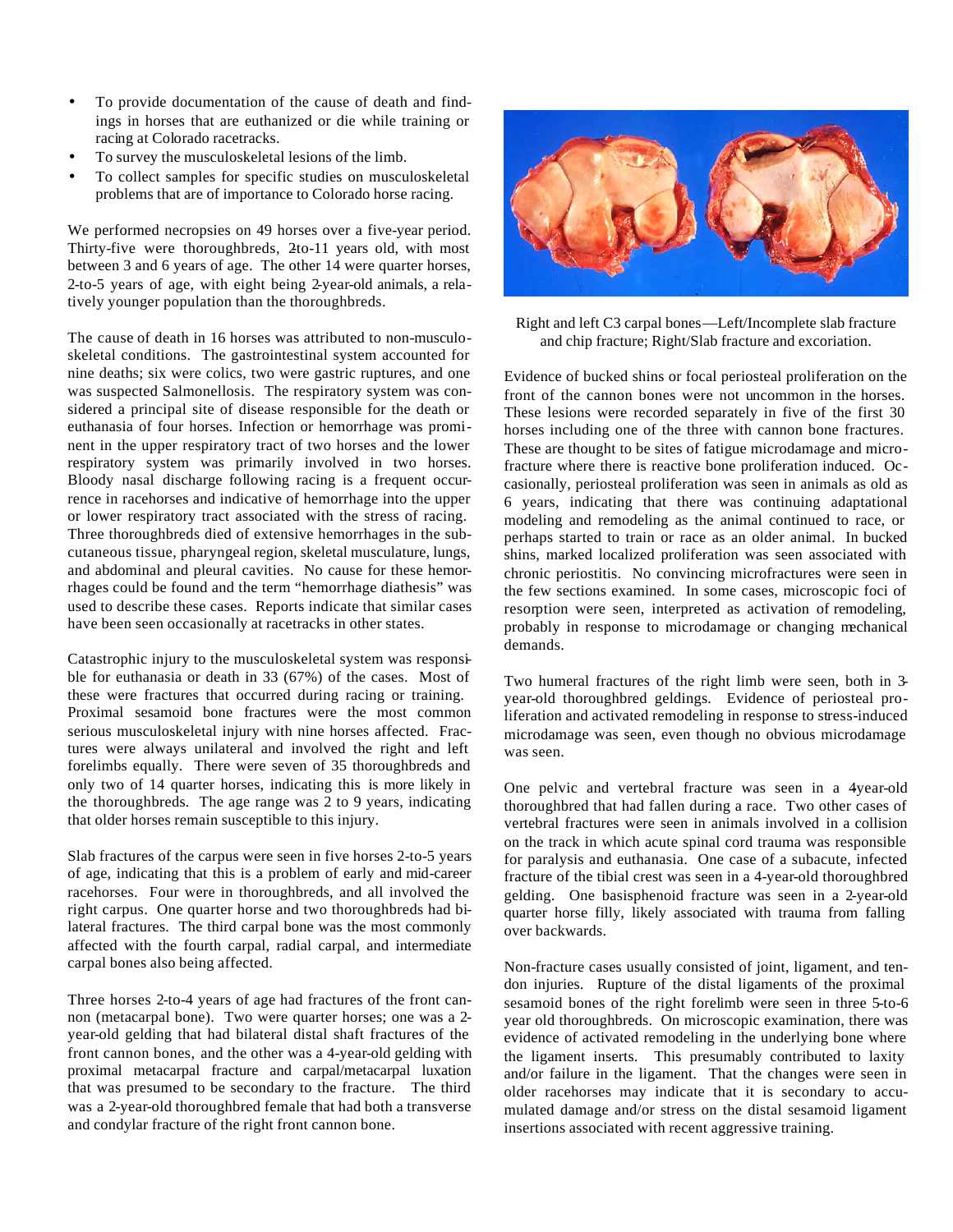Three joint luxations were seen. One involved the carpal/metacarpal joint associated with slab fractures of the carpus. Two luxations were seen in the pastern joint, both in quarter horse geldings that were 2-to-4 years of age. The cause of such lesions is not clear although a misstep or right/left interference must be considered. Two cases of laminitis were seen, both of a subacute nature.

Generally, the results of these studies are consistent with those of larger studies of necropsies in racehorses like those in California, but some differences are noteworthy. We experienced a somewhat greater incidence of gastrointestinal disease in our collection and hence, the proportion of musculoskeletal system lesions primarily responsible for death or euthanasia were less than in other studies (67% as opposed to 80%). The thoroughbreds in our study were generally older than elsewhere but the higher incidence of musculoskeletal problems in younger, 2-to-3 year-old quarter horses is similar. The highest frequency of fractures involving sesamoid bones also is consistent. However, carpal slab fractures were the second most common fractures in our study while metacarpal bone fractures were second and considerably more common in other studies. This may indicate a relatively higher incidence of carpal fractures in our Colorado population. The reason for this possible difference is unknown.

# **NEW MOLECULAR TEST FOR VIRULENCE TESTING OF ENTEROTOXIGENIC** *ESCHERICHIA COLI*

#### **Doreene R. Hyatt**

We are in the process of final testing a new polymerase<br>chain reaction (PCR) test for the detection of virulence chain reaction (PCR) test for the detection of virulence determinants of Enterotoxigenic *Escherichia coli* (ETEC). Animal diseases due to ETEC are typically severe watery diarrhea during the first few days of life. The two most important virulence attributes of ETEC are adhesins and toxins. For animal ETEC, the most common adhesins are the pili on the surface of the bacterial cell (i.e., K88, K99, 987P, F41, F42, F165, F17, and F18). The enterotoxins are designated as heat-liable (LT) or heat stable (ST) with further subdivisions (LTh-I, LTp-I, LTIIa, LTIIb, StaH, StaP, STb).

The PCR will detect the presence of up to nine genes that can be produced by pathogenic *Escherichia coli*. These genes are K99, K88, F41, 987P, F107, LT, Sta, STb, SLT-IIv. While this test cannot detect whether the pilin or toxin proteins are being produced (genes that are being expressed), it can detect the presence of the genes, and therefore, the possibility of the proteins being present.

We expect this test to be available early in the year and it can be requested by writing in "*E. coli* PCR" on the diagnostic laboratory submission forms.

\_\_\_\_\_\_\_\_\_\_\_\_\_\_\_\_\_\_\_\_\_\_\_\_

# **BROOM SNAKEWEED AND NITRATE POISONING**

**Charles W. Dickie/Rocky Ford**

 ranch in southeastern Colorado lost 14 head of mature A ranch in southeastern Colorado lost 14 head of mature<br>Hereford cows over a 10-day period. One string of dead cows was found in a particularly succulent patch of broomweed. Many green leaves were showing at the base of the plants, while the abundant range grass was dry. Deaths occurred in two pastures, and the cattle were moved to a third pasture where the death loss stopped. Very little broomweed was present in the third pasture.

Over a period of several days, we received eight syringes of ocular fluid from each of seven dead cows and one in utero near-term fetus. We received 10 bags of various forage samples, including *Kochia scoparia*, and one bag of commercial cattle feed pellets. Three water samples were submitted along with brain, liver, spleen, kidney, lung, intestine, and ruminal contents from two cows and a heifer with her unborn near-term fetus.

Examination of rumen contents revealed well-masticulated plant parts which could have been broom snakeweed. Three of the eight ocular fluid samples were negative for nitrite and the other five were strongly positive. Interestingly, the heifer was strongly positive, while her in utero calf was negative, suggesting that the heifer died very rapidly without much transplacental movement of nitrite. Testing of broom snakeweed and the 10 bags of forage samples was negative for toxic nitrate levels except for the *Kochia scoparia*. The feed pellets were tested for urea levels and were not toxic. All water samples were negative for toxic nitrate levels. Nitrate levels in plants could go from toxic to non-toxic within as short a time as one day, hence, toxic plants in one short time period might test negative a little while later. Since the kochia was dry and unpalatable, we suspect the nitrate came from the snakeweed, even though it tested nitrate negative, but this needs confirmation by testing these plants for nitrate content over a period of time.

Histopathology showed acute cellular swelling in the livers. The kidneys showed minimal glomerular hemorrhage and ascending/descending tubular hydropic degeneration with tubular hemorrhage. The histopathology of the kidneys fit well with snakeweed poisoning, while the livers did not show the hydropic degeneration typically described. Texas toxicologists, who have much experience with snakeweed poisoning, indicate that hepatic hydropic degeneration is more with chronic poisoning. The kidney, however, was more quickly affected and showed the typical changes. This case presented lesions consistent with acute broom snakeweed poisoning, and the cattle had ingested this weed. In addition, there was evidence of nitrite toxicity in five out of eight ocular fluid samples. The source of the nitrate remains obscure.

Approximately four weeks later, 74 heifers had started calving. Forty calved with 15 retained membranes and two stillborn at

Fecal Culture: Submit feces or intestinal segments. Fee=\$11.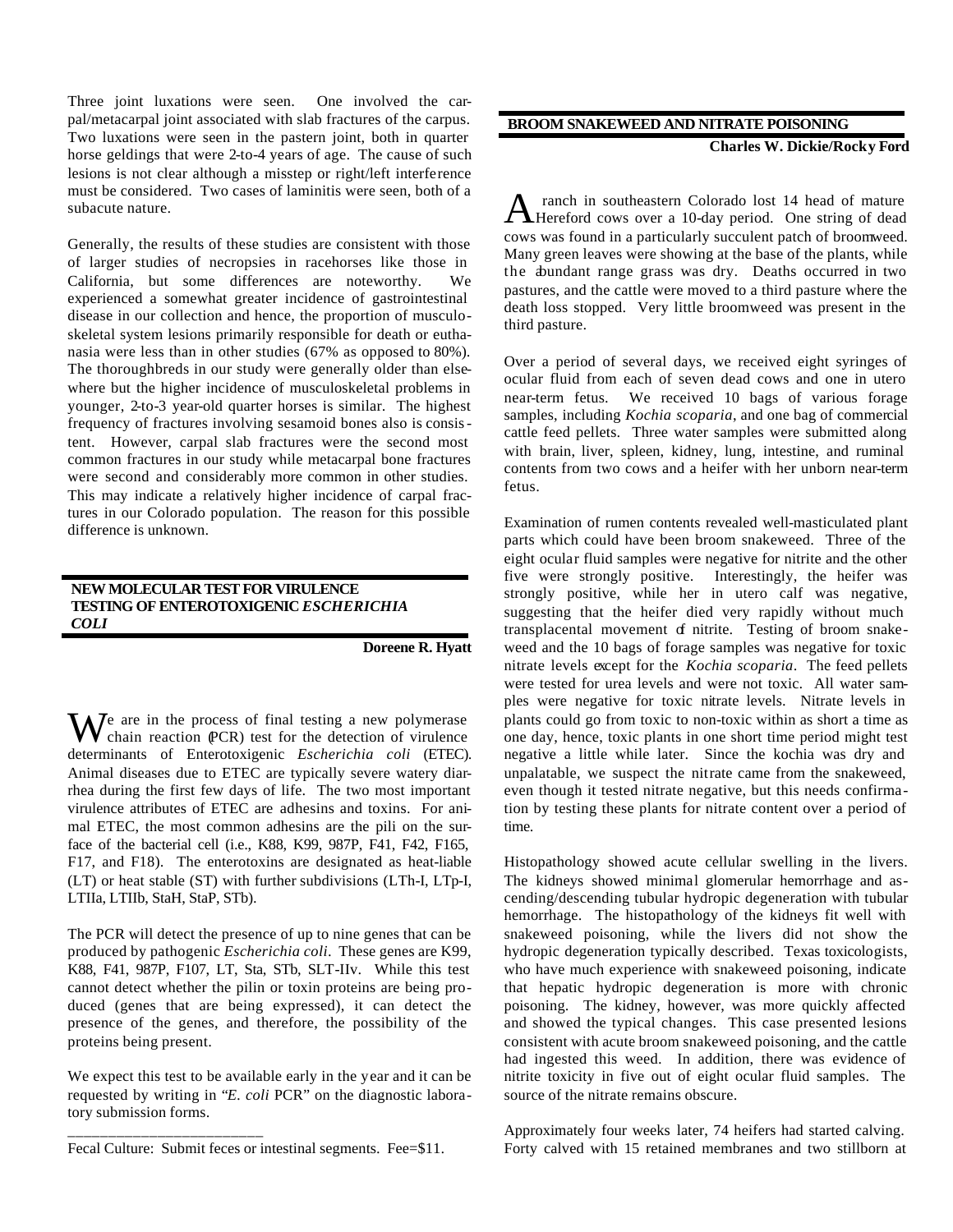our last communication. Retained membranes are very characteristic of broom snakeweed poisoning, as is abortion. Ocular fluids from the two stillborn calves were negative for nitrate/nitrite. Liver enzymes, BUNs, and creatinines were not elevated in the dams of the two calves at the time of delivery, whereas levels in sick cattle four weeks earlier were markedly elevated.

Broom snakeweed continues to present diagnostic and practical problems throughout the West. The widespread existence of this plant on western ranges suggests we need to practice coexistence, since it probably won't go away soon.

#### **PCR NEWS**

**Jane Carman**

We continue to adapt new polymerase chain reaction (PCR) tests to improve accuracy of disease diagnosis. Below is tests to improve accuracy of disease diagnosis. Below is a listing of our new PCR tests implemented recently or soon to be introduced.

**BOVINE TRICHOMONIASIS IN COLORADO**— Trichomoniasis is a venereal disease of cattle which results in varying degrees of reproduction inefficiency (usually early embryonic death). In beef cattle on western ranges, the first indication of a problem is usually finding 20-40% of the cows open at the time of fall pregnancy test. In the past few years, the number of infected herds has increased. Recently, infected herds have been identified in the following Colorado counties— Alamosa (3), Conejo (5), Arapahoe (1), Mesa (2), Montrose (2), Eagle (2), and Montezuma (1).

The Animal Health Welfare Committee will discuss the situation and what can and should be done to protect Colorado cattle herds from the disease. This meeting is scheduled for 8- 9:30AM on Tuesday, June 20, 2000, at the CCA Annual Convention in Pueblo, CO. If you have questions prior to this meeting, contact Dr. Marv Hamann, Chairman, Animal Health and Welfare Committee at 719/542-6075, the CCA office at 303/431-6422, or John Cheney at the Diagnostic Laboratory at 970-491-1281.

| <b>Disease Agent</b>                                                 | <b>Sample Needed</b>                                                                                       | <b>Price</b>       |
|----------------------------------------------------------------------|------------------------------------------------------------------------------------------------------------|--------------------|
| <b>PCR Tests Introduced in the Last Year</b>                         |                                                                                                            |                    |
| Canine Distemper Virus                                               | Whole blood (EDTA), Conjunctival scraping<br>Fresh and/or formalin-fixed lung/brain/urinary bladder        | \$28.00            |
| Porcine Reproductive and<br><b>Respiratory Virus</b>                 | Fresh lung<br>NOTE: Currently working on protocol for<br>Formalin-fixed tissue                             | \$28.00            |
| Caprine Arthritis and Encephalitis<br>Ovine Progressive Pneumoniae   | Whole blood (EDTA)<br>Whole blood (EDTA)                                                                   | \$23.00<br>\$23.00 |
| <b>New PCR Tests Introduced this Year</b>                            |                                                                                                            |                    |
| <b>Blue Tongue Virus</b>                                             | Whole blood (EDTA), fresh spleen                                                                           | \$28.00            |
| Epizootic Hemorrhagic Disease                                        | Whole blood (EDTA), fresh spleen                                                                           | \$28.00            |
| Bovine Viral Diarrhea Virus in<br><b>Bulk Tank Milk</b>              | Bulk Tank Milk, fresh (local dairies only) or frozen                                                       | \$36.00            |
| Canine Adenovirus, type 1/type 2<br>Canine Parvovirus, type 1/type 2 | Fresh and/or formalin-fixed liver/brain<br>Fresh and/or formalin-fixed lung (CPV-1)/                       | \$23.00            |
| and Feline Panleukopenia Virus                                       | intestine/feces (CPV-2)<br>Fresh and/or formalin-fixed intestine/feces                                     | \$23.00            |
| Feline Immunodeficiency Virus                                        | Whole blood (EDTA)<br>NOTE: Currently working on protocol for<br>formalin-fixed tissue                     | \$23.00            |
| Mycoplasma gallisepticum/synoviae                                    | Isolate, fresh lung/joint tap<br>NOTE: Currently working on protocol for various<br>transport/growth media | \$23.00            |